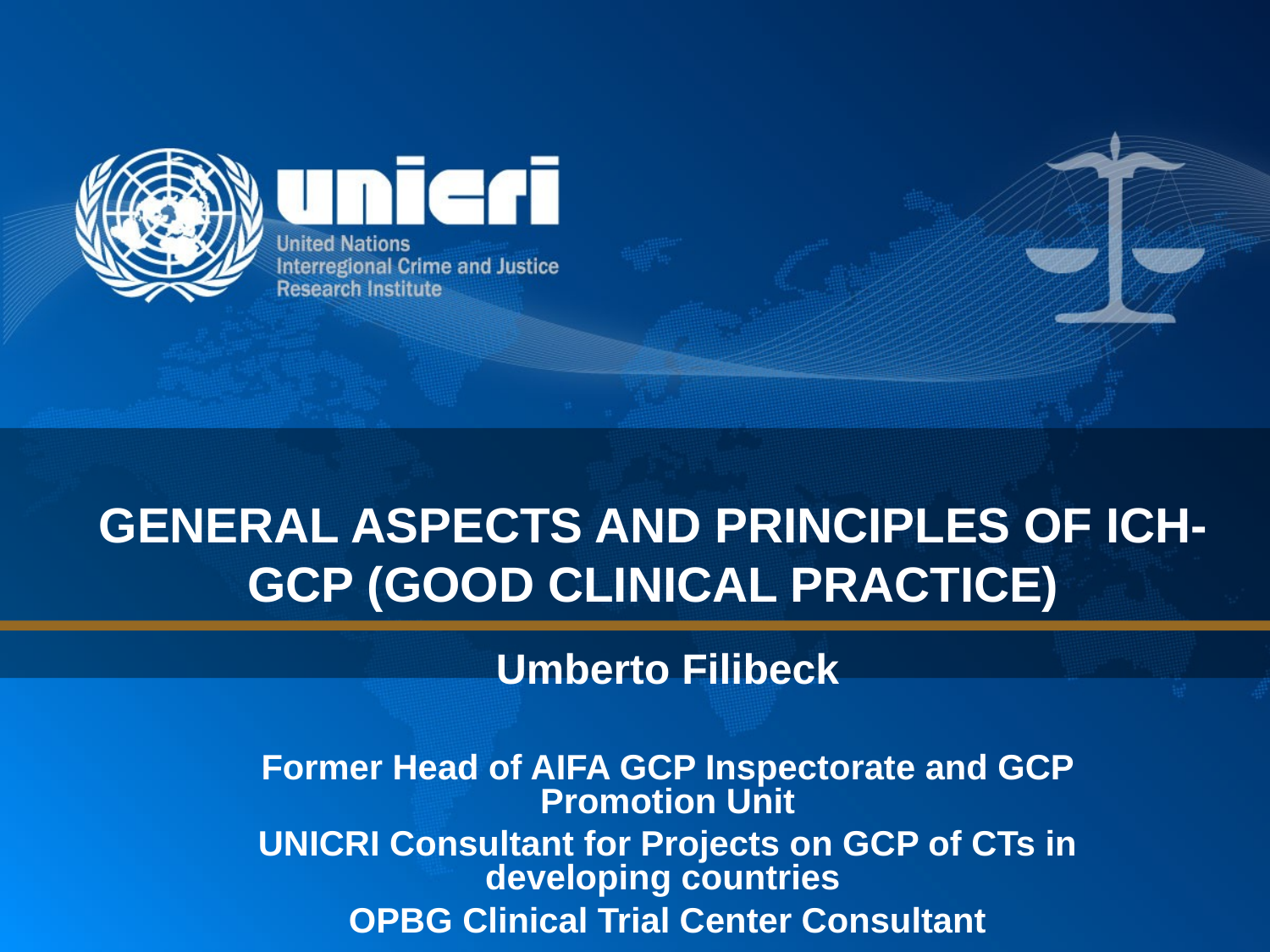### **DEFINITION**

Good Clinical Practice (GCP) is an international ethical and scientific quality standard for designing, conducting, recording and reporting trials that involve the participation of human subjects. Compliance with this standard provides public assurance that the rights, safety and wellbeing of trial subjects are protected, consistent with the principles that have their origin in the Declaration of Helsinki, and that the clinical trial data are credible.



06/07/12 United Nations Interregional Crime and Justic 2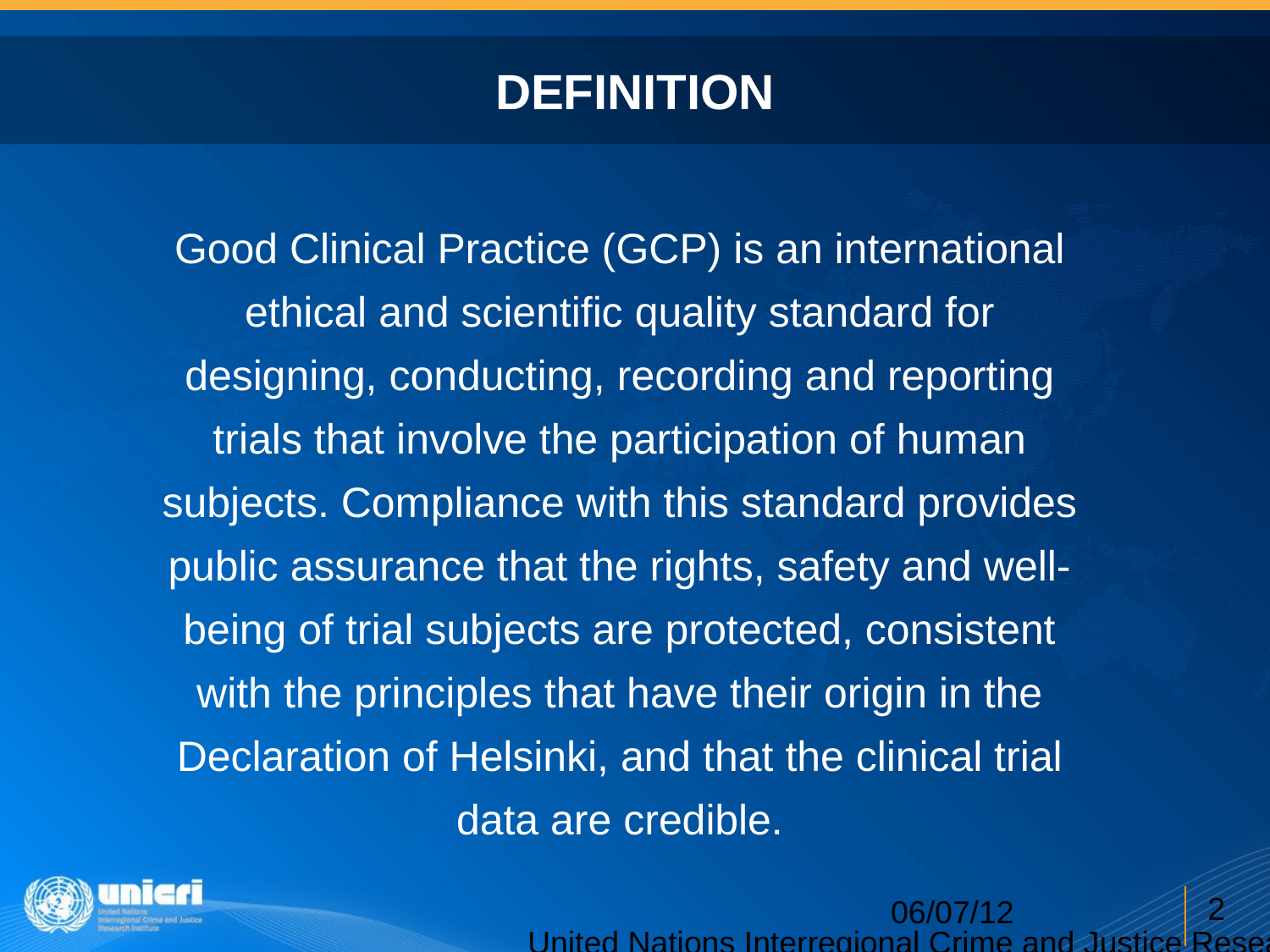### **GOOD CLINICAL PRACTICE ICH**

#### **INTRODUCTION**

- **1. GLOSSARY**
- **2. THE PRINCIPLES OF ICH GCP**
- **3. ETHICS COMMITTEE**
- **4. INVESTIGATOR**
- **5. SPONSOR**
- **6. CLINICAL TRIAL PROTOCOL AND PROTOCOL AMENDMENT(S)**
- **7. INVESTIGATOR'S BROCHURE**
- **8. ESSENTIAL DOCUMENTS FOR THE CONDUCT OF A CLINICAL TRIAL**



06/07/12 United Nations Interregional Crime and Justice Rese 3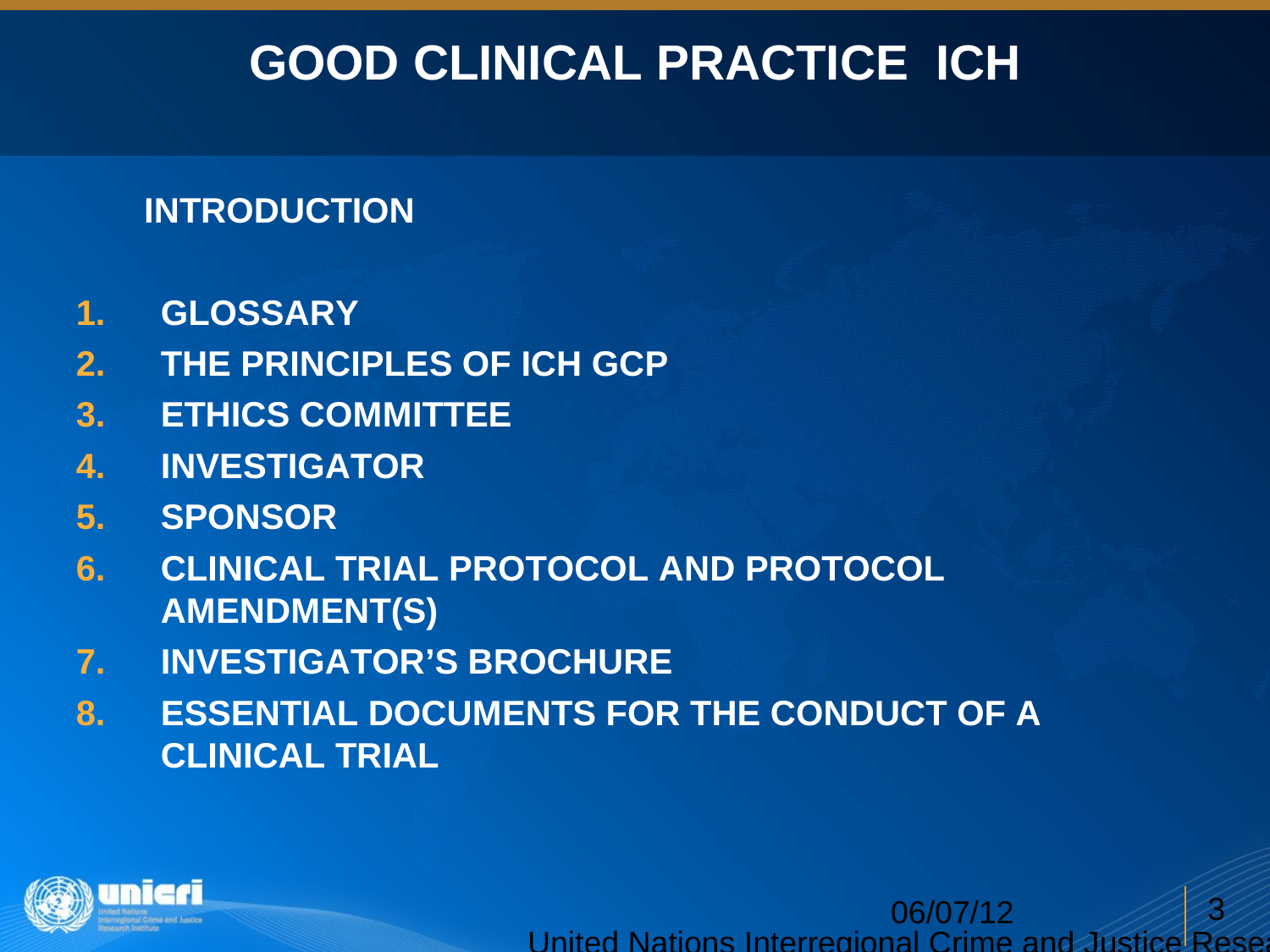# **A) ETHIC GUARANTEE**

- **2.1 Clinical trials should be conducted in accordance** with the ethical principles that have their origin in the Declaration of Helsinki, and that are consistent with GCP and the applicable regulatory requirement(s).
- **2.2 Before a trial is initiated, foreseeable risks and** inconveniences should be weighed against the anticipated benefit for the individual trial subject and society. A trial should be initiated and continued only if the anticipated benefits justify the risks.



06/07/12 United Nations Interregional Crime and Just 4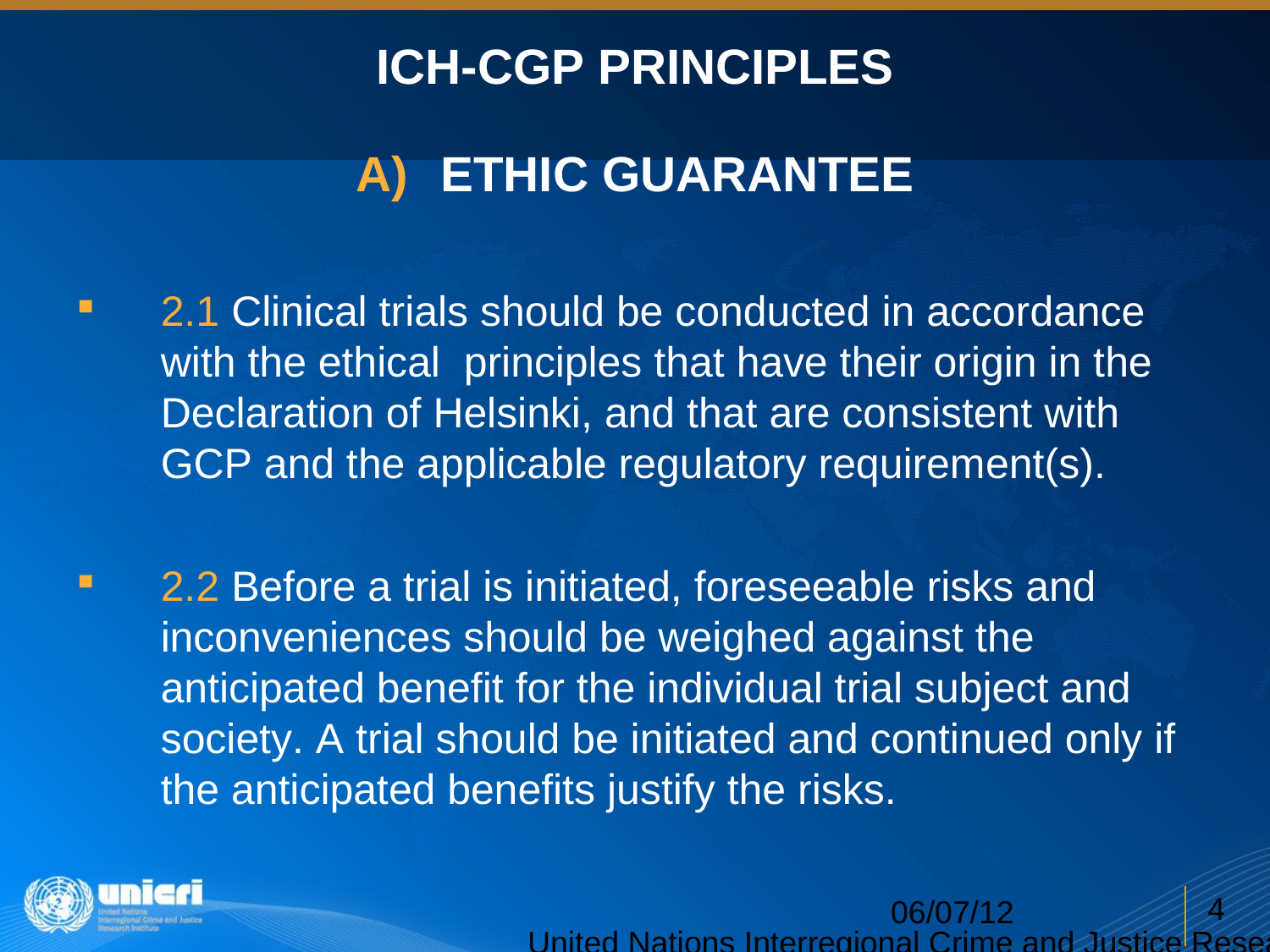• 2.3 The rights, safety, and well-being of trial subjects are the most important considerations and should prevail over interests of science and society.

**2.9 Freely given informed consent should be obtained** from every subject prior to clinical trial participation.



06/07/12 United Nations Interregional Crime and Justice 5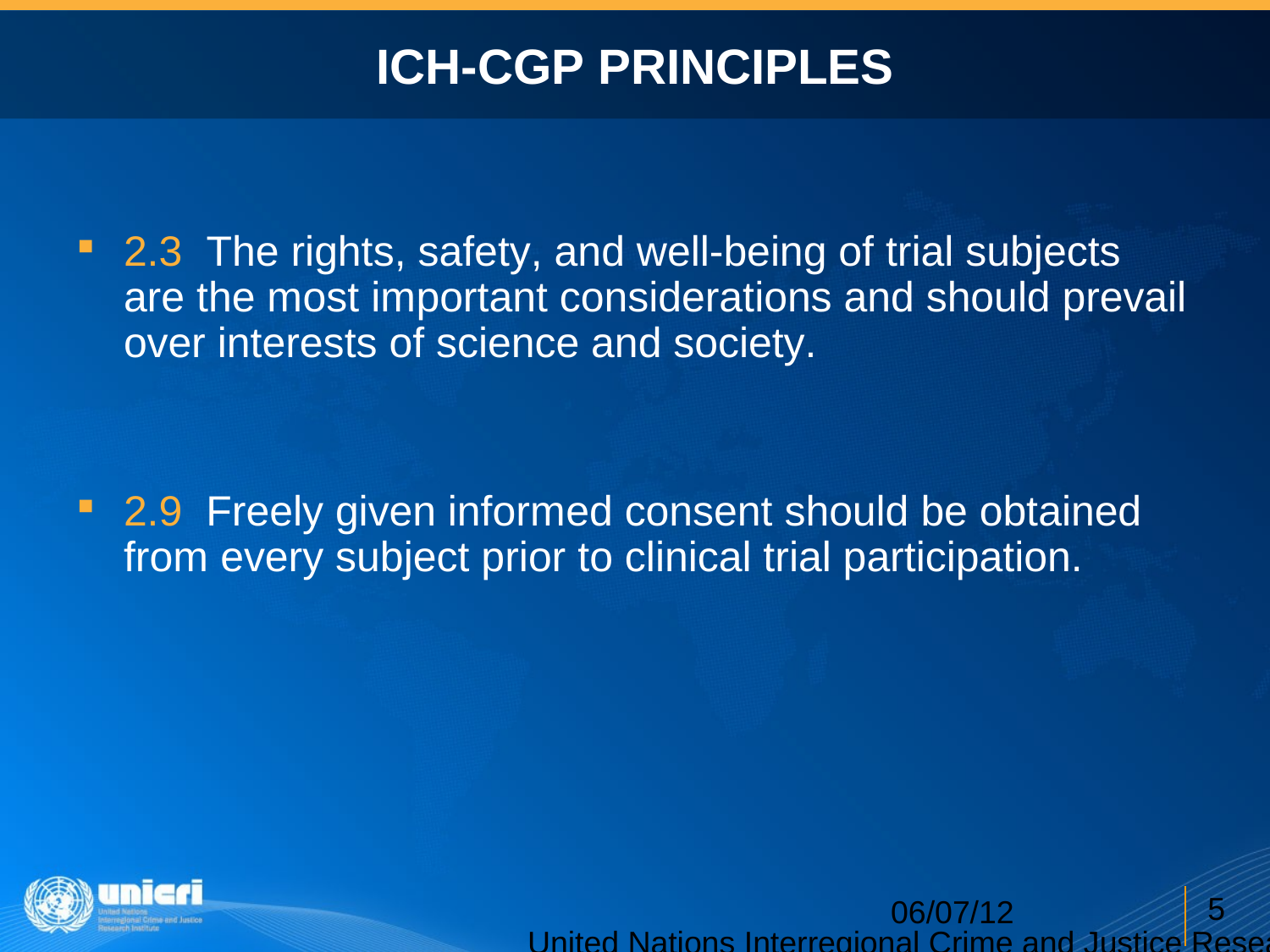# **B) TECHNICAL-SCIENTIFIC GUARANTEE**

- 2.4 The available nonclinical and clinical information on an investigational product should be adequate to support the proposed clinical trial.
- 2.5 Clinical trials should be scientifically sound, and described in a clear, detailed protocol.
- 2.6 A trial should be conducted in compliance with the protocol that has received prior institutional review board (IRB)/independent ethics committee (IEC) approval/favourable opinion.



06/07/12 United Nations Interregional Crime and Justic 6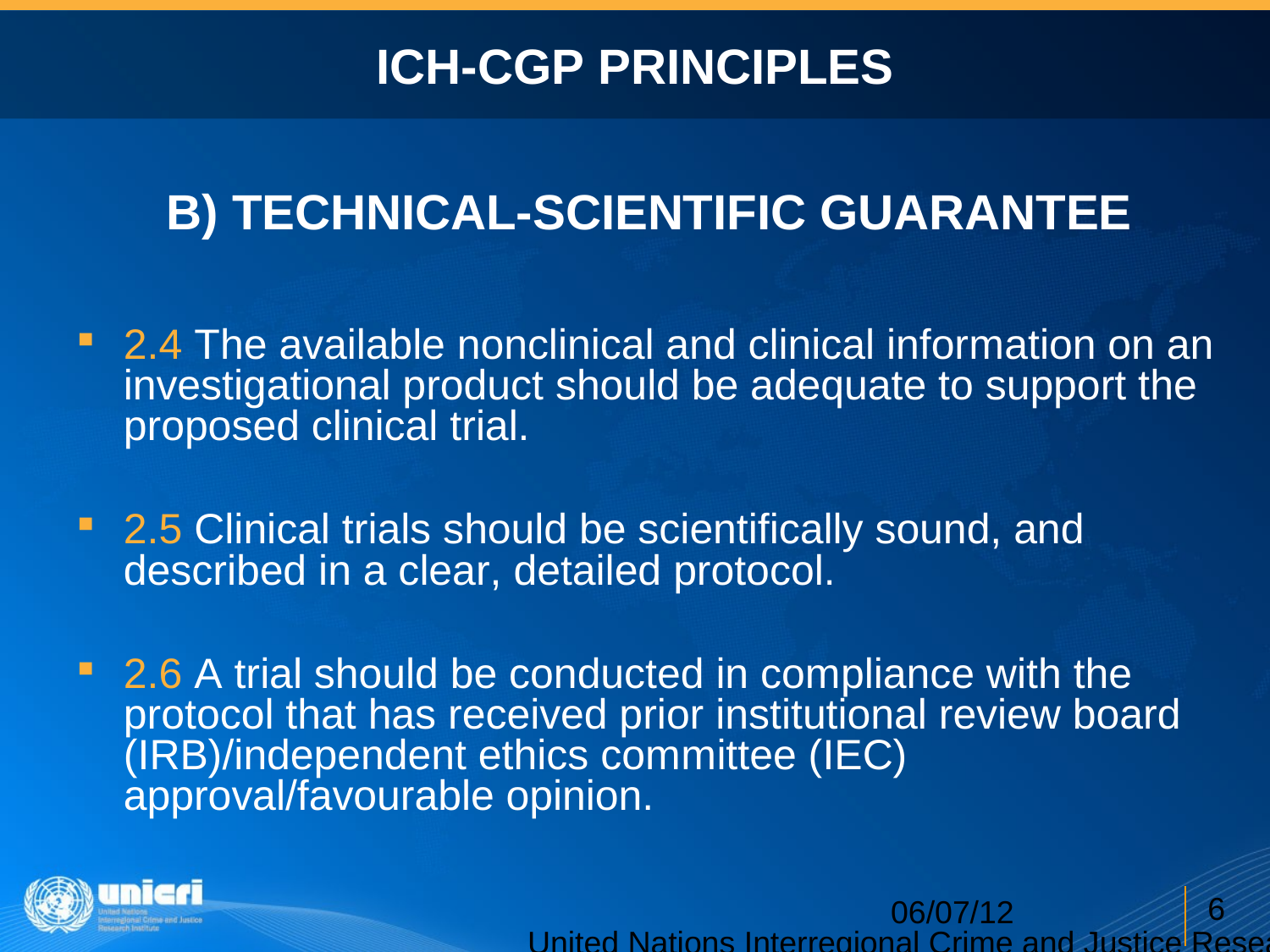- 2.7 The medical care given to, and medical decisions made on behalf of, subjects should always be the responsibility of a qualified physician or, when appropriate, of a qualified dentist.
- 2.8 Each individual involved in conducting a trial should be qualified by education, training, and experience to perform his or her respective task(s).
- 2.12 Investigational products should be manufactured, handled, and stored in accordance with applicable good manufacturing practice (GMP). They should be used in accordance with the approved protocol.



06/07/12 United Nations Interregional Crime and Just 7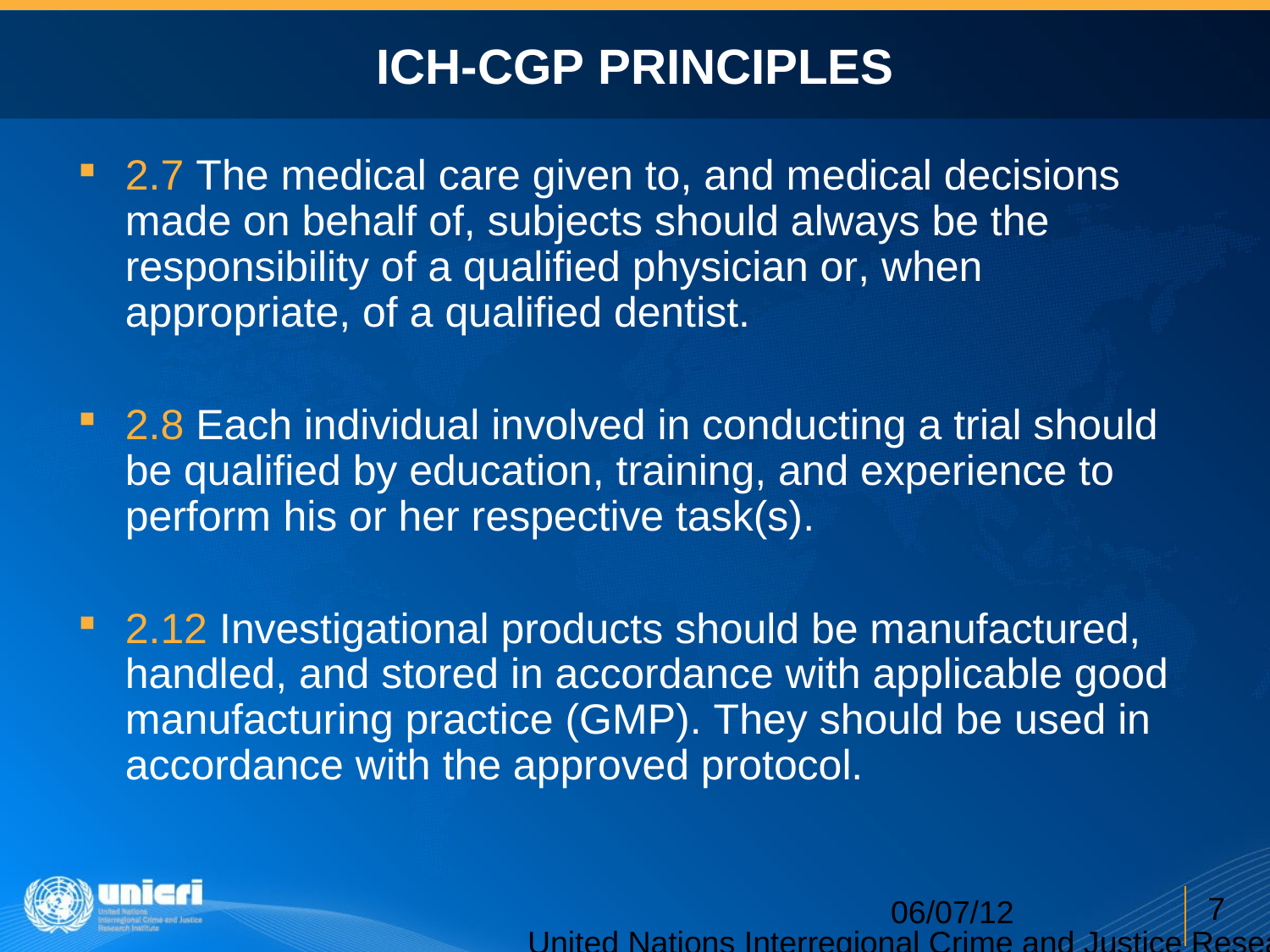## **C) PROCEDURAL GUARANTEE**

- **2.10 All clinical trial information should be recorded,** handled, and stored in a way that allows its accurate reporting, interpretation and verification.
- 2.11 The confidentiality of records that could identify subjects should be protected, respecting the privacy and confidentiality rules in accordance with the applicable regulatory requirement.
- **2.13 Systems with procedures that assure the quality of** every aspect of the trial should be implemented.



06/07/12 United Nations Interregional Crime and Justice 8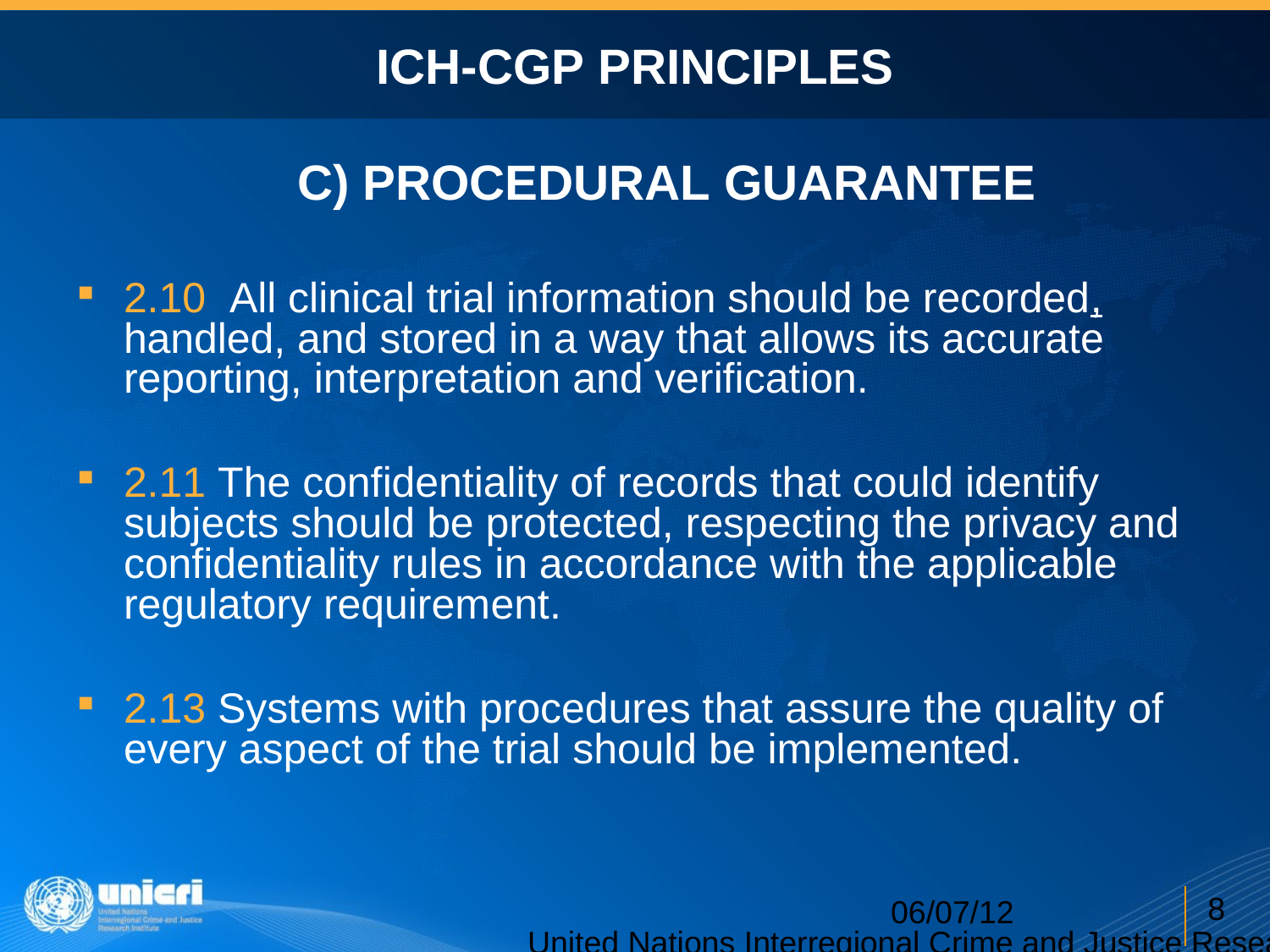## **GOOD CLINICAL PRACTICE ICH**

#### **TABLE OF CONTENTS**

- **INTRODUCTION**
- **GLOSSARY**
- **THE PRINCIPLES OF ICH GCP**
- **INSTITUTIONAL REVIEW BOARD/INDIPENDENT** ETHICS COMMITTEE (IRB/IEC)
	- **Example 2.1 Responsibility**
	- **Example 3.2 Composition, Functions and Operations**

06/07/12

 $\overline{9}$ 

United Nations Interregional Crime and Justice Rese

- 3.3 Procedures
- 3.4 Records

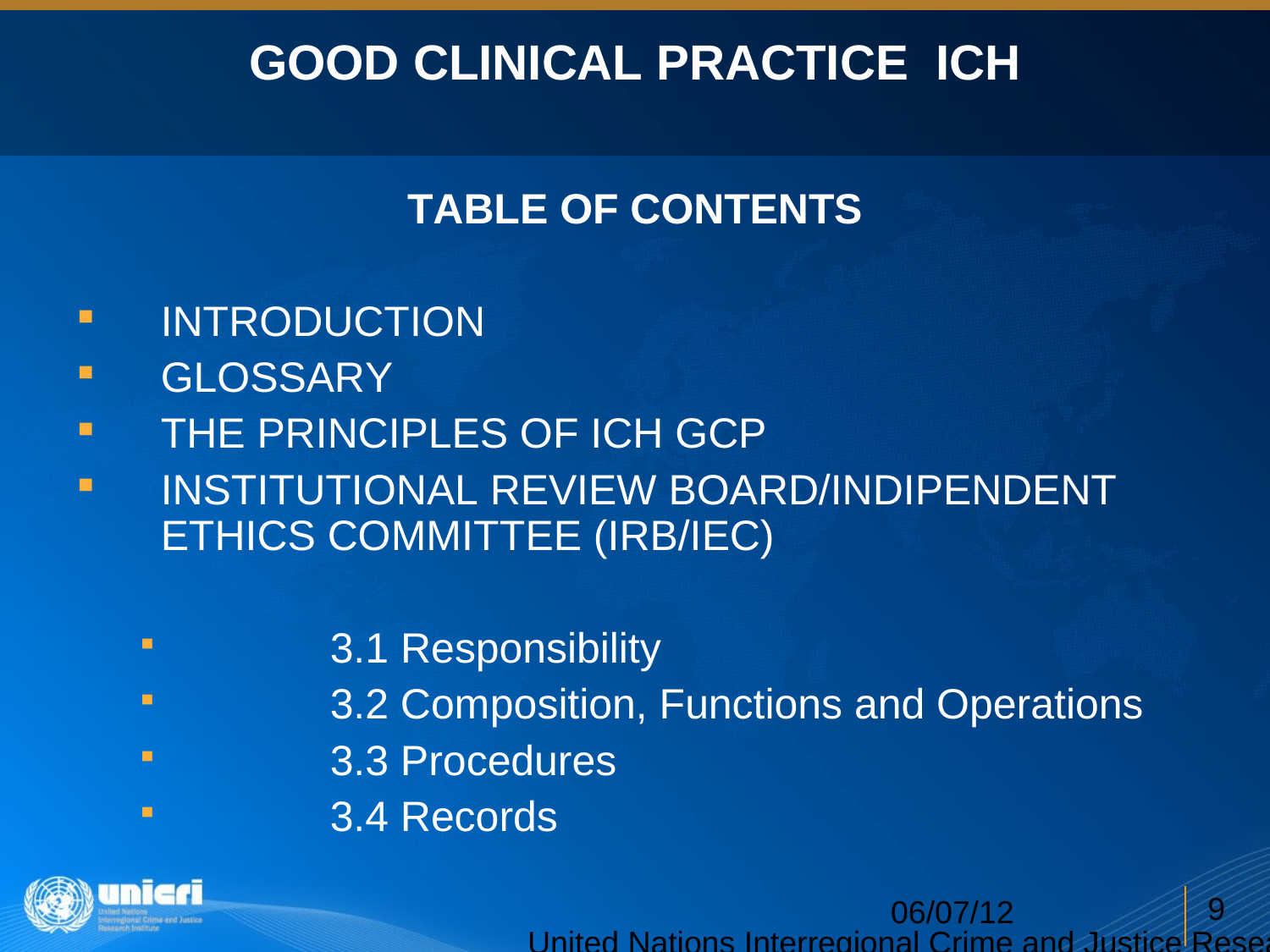**-** An independent body (a review board or a commitee, institutional, regional, national, or supranational), constituted of medical professionals and non-medical members, whose responsibility it is to ensure the protection of the rights, safety and well-being of human subjects involved in a trial and to provide public assurance of that protection, by, among other things, reviewing and approving / providing favourable opinion on, the trial protocol, the suitability of the investigator(s), facilities, and the methods and material to be used in obtaining and documenting informed consent of the trial subjects.



06/07/12 United Nations Interregional Crime and 10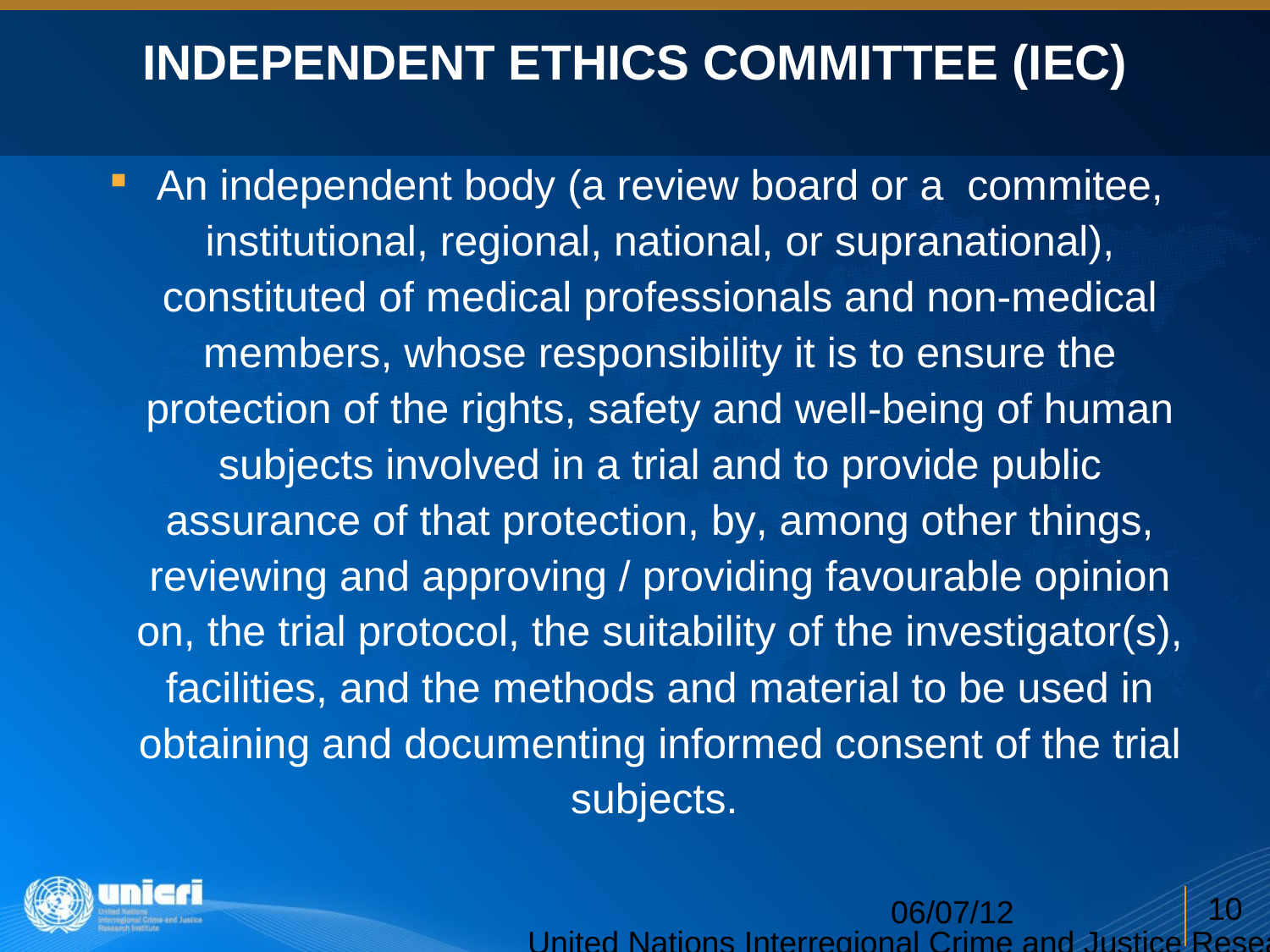#### **RESPONSIBILITIES:**

- **An IRB/IEC should safeguard the rights, safety, and well-being of all** trial subjects. Special attention should be payed to trials that may include vulnerable subjects. The IEC should obtain all relevant documents related to the trial.
- The IRB/IEC should review a proposed clinical trial and document its views in writing for the following:
	- **Approval/ favourable opinion**
	- **Example 3** Modifications required prior to its approval/ favourable opinion
	- Disapproval/ negative opinion; and
	- Termination/ suspension of any prior approval/ favourable opinion.
- The IRB/IEC should consider the qualifications of the investigator and should conduct continuing review of each ongoing trial at least once per year.



06/07/12 United Nations Interregional Crime and Justice Rese 11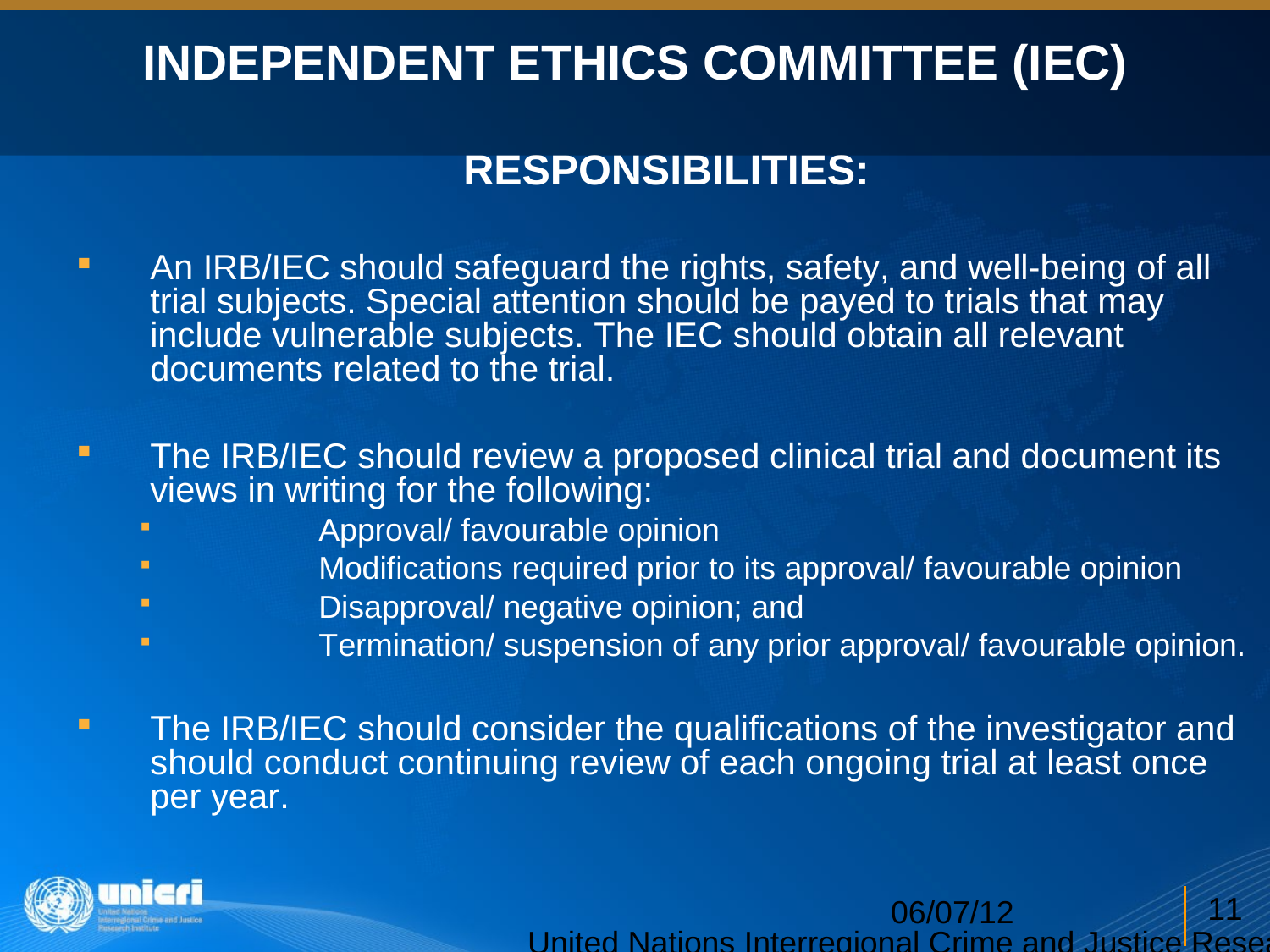#### **COMPOSITION, FUNCTIONS AND OPERATIONS:**

- **The IRB/IEC should consist of a reasonable number of members, who** collectively have the qualifications and experience to review and evaluate the science, medical aspects, and ethics of the proposed trial. It is recommended that the IRB/IEC should include:
- a) At least five members.
- b) At least one member whose primary area of interest is in a nonscientific area.
- c) At least one member who is independent of the institution/ trial site.
- **-** Only those IRB/IEC members who are independent of the investigator and the sponsor of the trial should vote/ provide opinion on a trialrelated matter.



06/07/12 United Nations Interregional Crime and Justice Res 12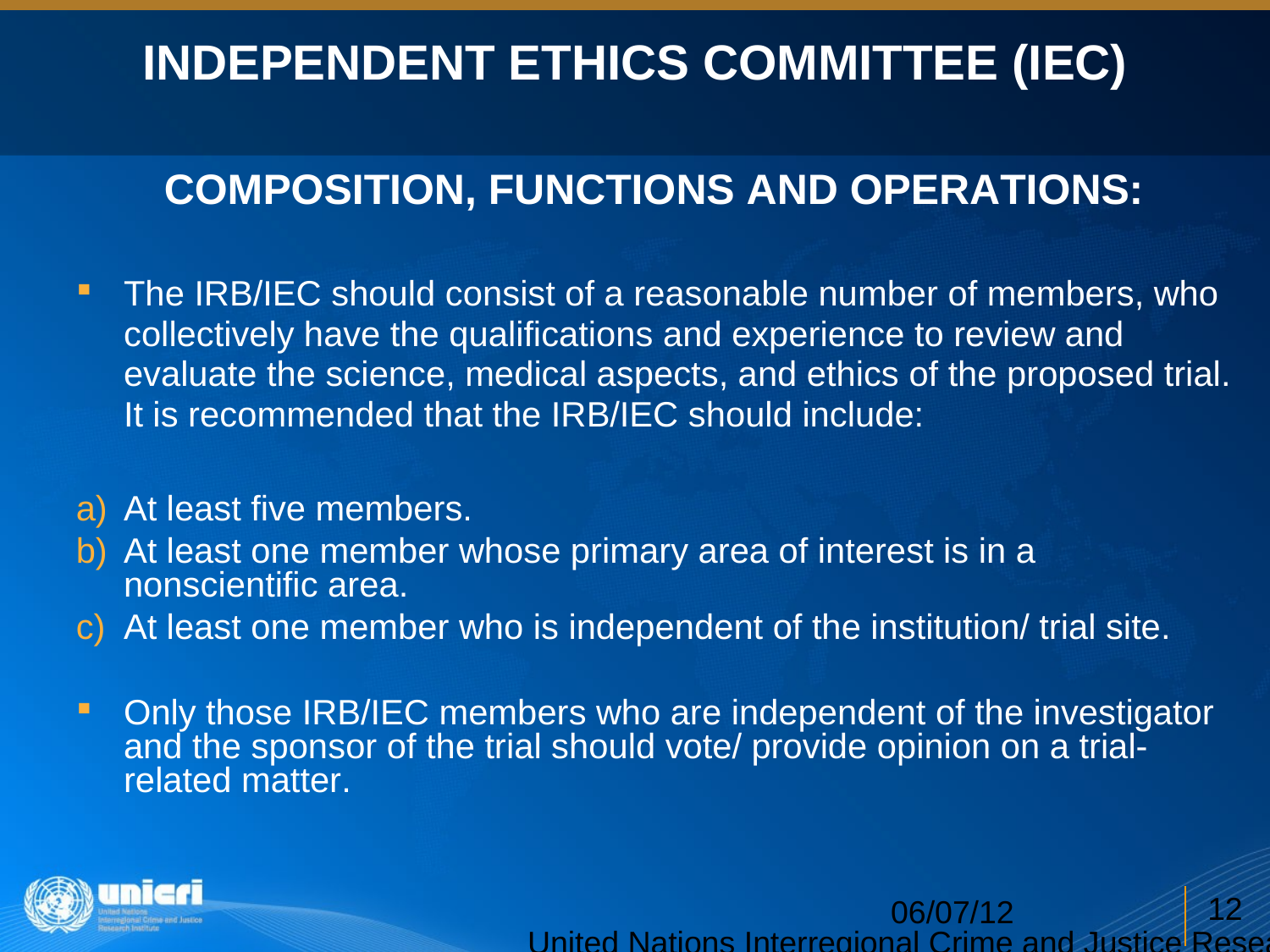A list of IRB/IEC members and their qualifications should be maintened.

- **The IRB/IEC should perform its functions according to** written operating procedures, should maintain written records of its activities and minutes of its meetings, and should comply with GCP and with the applicable regulatory requirement(s).
- **An IRB/IEC should make its decisions at announced** meetings at which at least a quorum, as stipulated in its written operating procedures, is present.



06/07/12 United Nations Interregional Crime and 13